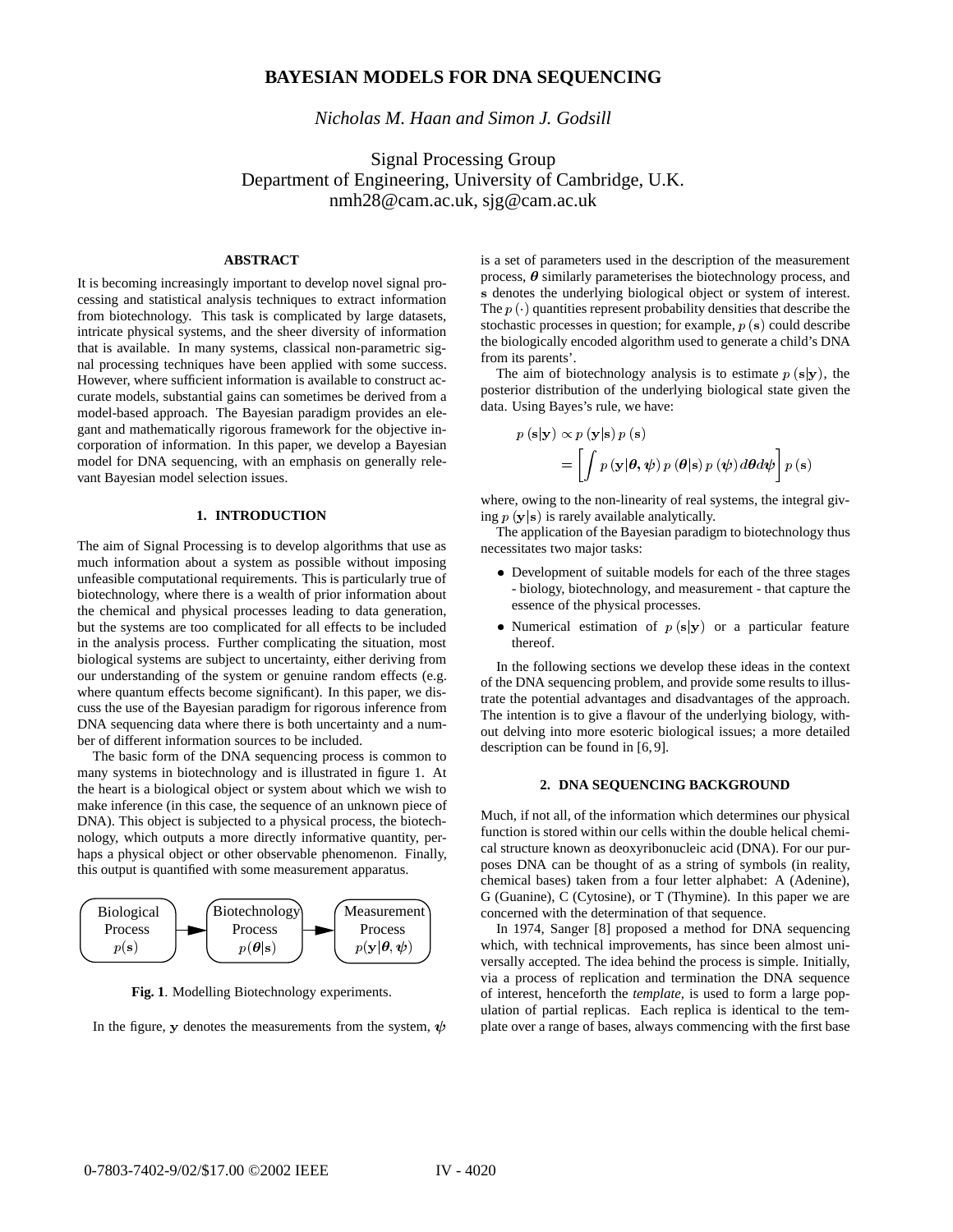of the template, and terminating some random distance down the strand. That is, for the template ACGGG the population would contain a number of each of the following: A, AC, ACG, ACGG, and ACGGG.

Each fragment is fluorescently labelled according to its terminating base, and the entire population is aligned at the start of a gel. An electric field is applied, causing the slightly charged fragments to progress through the gel at rates approximately inversely proportional to their length. The various *subpopulations* thus arrive at the end of the gel in sequence order. A laser positioned near the end of the gel excites the fluorescent labels, allowing a set of four emission detectors to estimate the number of fragments terminated by a each base passing at each time instant. Each emission detector is targeted at the maximum fluorescent emission frequency for one of the four dyes.

Four data sets are obtained (henceforth, *channels*), corresponding measurements of the fluorescence from the changing number of fragments passing the end of the gel. This collection of data is known as an electropherogram and is quite clearly indicative of the underlying base sequence. The electropherogram is a mixture of peaks in four channels, with each base in the sequence associated with one major peak in the corresponding channel, and three secondary peaks in the remaining channels resulting from leakage fluorescence. An example data set is shown in figure 3.

When the peaks are approximately of constant amplitude, evenly spaced, well defined, and not obscured by noise, the data is trivial to interpret. Unfortunately, in reality the data is subject to several processes leading to serious degradation of data quality, particularly near the end of the sequence. For example, during a typical sequencing run an electropherogram exhibits variation in the processes which define peak shape, spacing, amplitude, and the nature of the noise.

The current state-of-the-art from a signal processing perspective, Phred, is described in [3], where a combination of peak detection algorithms is proposed. Excellent results are also shown in [2], while [6, 7] presents an algorithm based on statistical modelling of the underlying process that is useful in some scenarios.

### **3. PROCESS MODELS**

We now develop core models for DNA sequencing data that include our understanding of the biology, the biotechnology process, and the observation process. A more detailed discussion of these and peripheral models is supplied in [6].

#### **3.1. Biological Process**

The biological process relevant to DNA sequencing is the creation of the DNA sample - usually the intermingling of parental DNA coupled with mutation. Occasionally we may have specific information, perhaps that the sample corresponds to a gene about which certain structural assumptions can be made. Specific structural information is, however, rare, and it is more usual to have non-structural base frequency information, e.g. how much richer is a region in G and C than A and T. Here, we make the commonly made assumption that the  $i<sup>th</sup>$  base in the sequence is randomly selected with probability dependent only on the previous base, i.e. the system is Markovian. This assumption allows incorporation of more basic information, without making overly strong assumptions about DNA structure. Denoting  $s_i \in \{A, G, C, T\}$  as the  $i^{th}$  base and  $\mathbf{s}_{1:i-1} \triangleq \{s_1, \ldots, s_{i-1}\}^{\mathsf{T}}$  we write:

$$
p\left(s_i|s_{1:i-1}\right) = p\left(s_i|s_{i-1}\right)
$$

#### **3.2. Biotechnology Process**

#### *3.2.1. DNA Fragments*

Intuitively, the time for each fragment from a particular subpopulation to reach the end of the gel can be modelled as a draw from a probability distribution with mean approximately inversely proportional to the fragment length and variance dependent on the diffusion process induced by the gel. For a given fragment population, the observed distribution of times to traverse the gel can thus be considered as a histogram.

If, as is typical when DNA sequencing, the number of fragments is large, this histogram closely approximates a continuous function. This can be thought of as the product of a continuous unit area function which we will call the *peak shape*,  $\phi_i(n)$ , and a scalar quantity denoting the total number of fragments in that subpopulation,  $a_i$ . Making the frequently valid assumption of a Gaussian peak shape [1], and denoting  $p_i$  to be the mean time for a fragment from subpopulation  $i$  to reach the end of the gel and  $v_i$ to be its variance, we have:

$$
\phi_i\left(n\right) = \frac{1}{\sqrt{2\pi v_i}} \exp\left\{-\frac{\left(n-p_i\right)^2}{2v_i}\right\}
$$

The fluorescence emanating from each fragment is dependent on the interaction between the fragment sequence and the attached fluorescent dye. It is therefore reasonable to assume that each fragment from a given population fluoresces in the same way. Using  $\boldsymbol{\omega}_i \triangleq {\{\omega_{i,A}, \omega_{i,G}, \omega_{i,C}, \omega_{i,T}\}}^1$  to denote the fluorescence in each of the four channels associated with each fragment from subpopulation  $i$ , the total DNA fragment related fluorescence at time  $n$ ,  $\mathbf{x}_n \triangleq \{x_{n,A}, x_{n,G}, x_{n,C}, x_{n,T}\}^{\mathbf{1}}$  is given by:

$$
\mathbf{x}_{n}=\sum_{i=1}^{N_{B}}a_{i}\phi_{i}\left(n\right)\boldsymbol{\omega}_{i}
$$

where  $N_B$  denotes the number of bases in the template.

We now proceed to develop models for the physical processes parameterised above.

 $a_i$ : The quantity  $a_i$  is used to denote the total number of fragments of length  $i$ , and is dependent on the replication and fragment termination processes (see section 2). Here, there are several pertinent pieces of information: the termination process tends to produce more shorter fragments than long; the number of fragments in a given population is directly related to the sequence of that fragment, and particularly strongly to the terminating base and the two bases to either side; in the absence of sequence specific effects, fragments with the same terminating base and similar length will appear in similar number. Sequence dependent termination patterns are discussed in the context of the relevant biology papers in [9].

In reality,  $a_i$  is a discrete value. However, since the number of fragments is generally large, the information loss resulting from allowing  $a_i$  to be continuous is small, and the range of possible model choices increases. We propose:

$$
\mathbf{a}_{i} \thicksim \mathcal{G}\left(\alpha_{a}, \gamma_{a, \mathbf{s}_{i}} \beta_{a, i}\right)
$$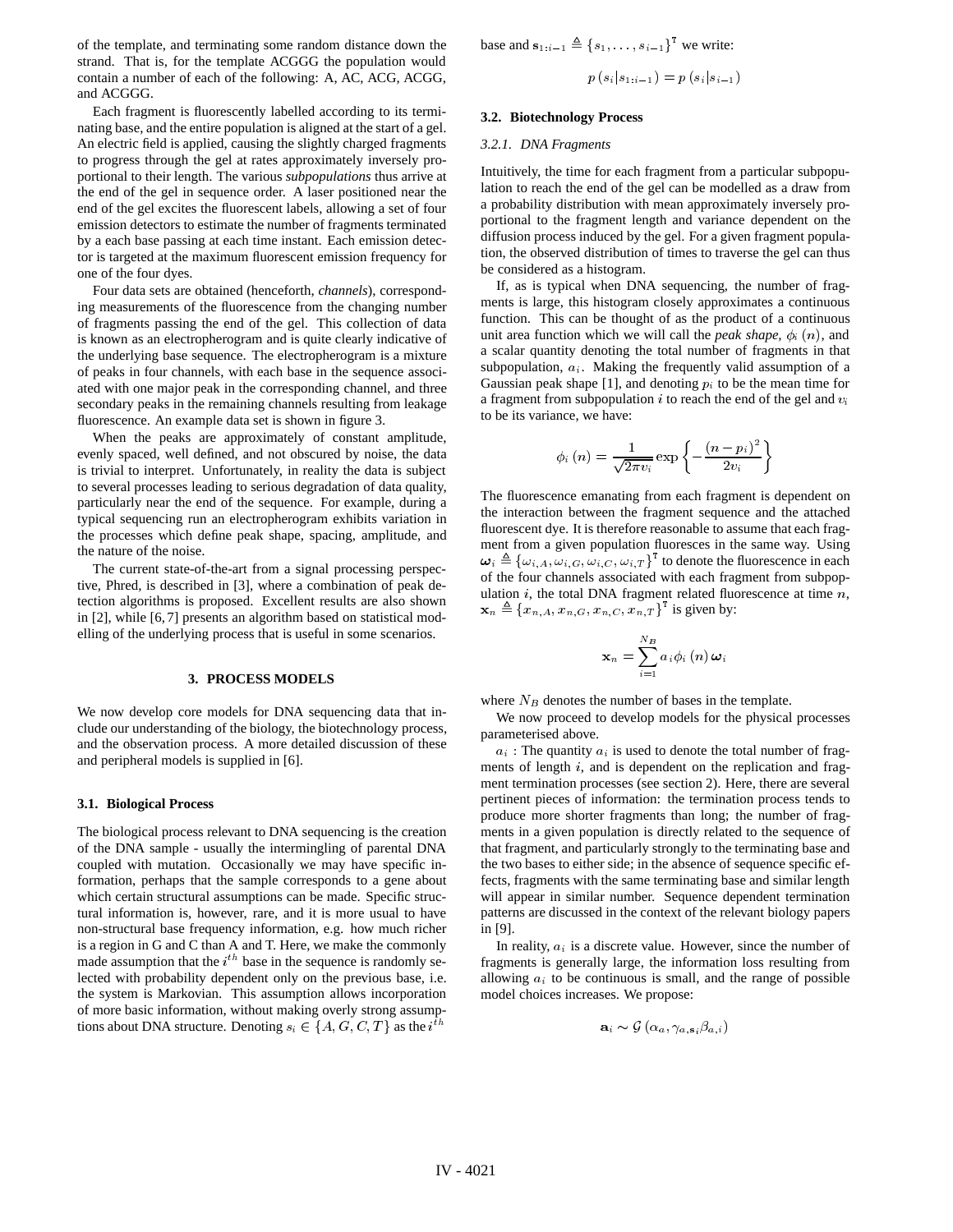where the choice of a Gamma distribution ensures positivity, constant  $\alpha_a$  ensures a constant ratio of expectation to standard deviation,  $\beta_{a,i}$  is related to the mean in the absence of sequence dependent effects,  $s_i$  is termed the state and is defined as the terminating base and immediately surrounding bases, and  $\gamma_{a,s_i}$  models the effect of this local surrounding sequence. The model for  $\beta_{a,i}$ includes the idea that the number of fragments ending in the same terminating base varies slowly with fragment length. See [6] for a block stationary model.

 $p_i$ : The quantity  $p_i$  is the mean time taken for fragments of length  $i$  to pass the end of the gel and is roughly inversely proportional to fragment mass. The time difference between the arrival of adjacent populations thus tends to decrease with increasing sequence length, although the stochastic nature of the fragments progression through the gel leads to substantial variation, here referred to as *peak jitter*. Peak spacing patterns are also strongly related to the underlying base sequence; local secondary structure can form that leads to a change in fragment mobility [1].

Intuitively, the time taken for a fragment population to reach the end of the gel is equal to the time of the previous population plus an amount reflecting the difference in velocity imparted by the additional base. This velocity differential is dependent on the local sequence in question, and also on the relative lengths of the adjacent fragments. We propose:

$$
p_1 \sim \mathcal{N}(\mu_{p_1}, v_{p_1})
$$
  
\n
$$
p_i - p_{i-1} \sim \mathcal{G}(\alpha_p, \beta_{p,i} \gamma_{p,s_i}), \quad i > 1
$$
 (1)

where  $\alpha_p$  is representative of peak jitter and is assumed known,  $\beta_{p,i}$  is related to the mean peak spacing in the absence of sequence dependent effects, and  $\gamma_{p, \mathbf{s}_i}$  is a sequence dependent modifier. The model for  $\beta_{p,i}$  incorporates the slowly varying nature of the process [6].

 $v_i$ : The peak width process evolves over time, with a tendency to slowly stochastically increase with time-dependent diffusion effects [3, 4]. To our knowledge, the evolution of width exhibits no noticeable dependence on sequence. The following is proposed:

$$
v_i \thicksim \mathcal{G}\left(\alpha_v, \beta_{v,i}\right)
$$

where  $\alpha_v$  is assumed known a priori, and  $\beta_{v,i}$  is related to the mean of the process. Similarly to  $\beta_{a,i}$  and  $\beta_{p,i}$ , the evolution of  $\beta_{v,i}$  is modelled as slowly varying [6].

 $\omega_i$ : In the absence of interaction between the dye and local sequence, the emission spectra are often accurately known a priori. However, no chemistry is entirely devoid of sequence dependent effects, known or unknown; even fragments with identical local sequence can be expected to produce slightly different emission spectra. Here, the Normal distribution is proposed to incorporate this uncertainty:

$$
\omega_{i,j} \sim \mathcal{N}\left(\mu_{\omega,j}\left(\mathbf{s}_i\right), v_{\omega,j}\left(\mathbf{s}_i\right)\right), \quad j \in \{A, G, C, T\}
$$

where  $\mu_{\omega,j}$  (s<sub>i</sub>) denotes the expected emission of a fragment with state  $s_i$  in the  $j \in \{A, G, C, T\}$  channel . Similarly,  $v_{\omega, j} (s_i)$ denotes the uncertainty inherent in this expectation. Both are assumed constant and known. The choice of the Normal distribution, as opposed to a distribution ensuring positivity, has been made for mathematical convenience (see section 4).

### *3.2.2. Background Fluorescence*

There are a number of possible sources of additional fluorescence; for example, unincorporated dye or the gel itself. We will call this fluorescence the *background* and denote it at time *n* by  $\mathbf{b}_n \triangleq \{b_{n,A}, b_{n,G}, b_{n,C}, b_{n,T}\}^T$ . The precise form of the background is unknown - it depends on a host of conditions unique to the individual experiment in question - but it is usually slowly time-varying in each of the four channels. The specific choice of model is thus relatively arbitrary, other than that it should ensure smoothness and be sufficiently powerful to represent a wide variety of background behaviour. Here, we use cubic B-splines with evenly spaced knots:

$$
\mathbf{b}_{n}=\sum_{j=1}^{N_{S}}\rho_{j}v_{j}\left(n\right)
$$

where  $N_S$  denotes the number of splines used,  $v_j(n)$  denotes the  $j<sup>th</sup>$  cubic spline basis function, and  $\rho_j$  is its regression coefficient. A locally linear background can also be used in many scenarios [2, 6], but is inappropriate for some more difficult datasets.

The smoothness of the process can be mathematically incorporated via the model on the regression coefficients using the well known smoothness measure  $\int |\mathbf{b}_{n}^{'}|^2 dn$ . See [6] for more details. The need to separate signal from noise on the basis of smoothness frequently arises in the analysis of biotechnology data.

#### **3.3. Measurement Process**

The output of the detectors is given by the sum of the fluorescence and any detector noise. Denoting detector noise as  $e_n \triangleq$  $\{e_{n,A}, e_{n,G}, e_{n,C}, e_{n,T}\}^{\perp}$  and the observation process  $y_n$ , we have:

$$
\mathbf{y}_n = \mathbf{x}_n + \mathbf{b}_n + \mathbf{e}_n
$$

The noise introduced by each detector,  $e_{n,j}$ ,  $j \in \{A, G, C, T\}$ , can reasonably be approximated as zero mean Gaussian, independent, and stationary. A model for the variance of this noise can be made on the basis of knowledge of the apparatus in question, or using less informative considerations [6, 7].

#### **4. BAYESIAN INFERENCE**

Using Bayes's rule, the individual probabilistic models of the previous section can be combined to yield an expression for the joint posterior distribution:

$$
p\left(\boldsymbol{\theta},\mathbf{s},\boldsymbol{\psi}|\mathbf{y}\right)\propto p\left(\mathbf{y}|\boldsymbol{\theta},\boldsymbol{\psi}\right)p\left(\boldsymbol{\theta}|\mathbf{s}\right)p\left(\mathbf{s}\right)p\left(\boldsymbol{\psi}\right)
$$

where s,  $\theta$ , and  $\psi$  respectively denote the unknown parameters introduced in the Biological Process, Biotechnology Process, and Measurement Process sections (see figure 1). The object of our inference,  $p(s|y)$ , is not analytically available, and must be calculated by numerically integrating the nuisance parameters.

 to reduce the space over which numerical integration must be per-One of the advantages of the Bayesian paradigm is that we can consistently exploit partial linearity and Gaussianity in the system formed. In this case, the posterior is linear and Gaussian in  $\omega_{1:N_B}$ , leading to

$$
p(\boldsymbol{\theta}_{-\boldsymbol{\omega}}, \mathbf{s}, \boldsymbol{\psi} | \mathbf{y}) = \int p(\boldsymbol{\theta}, \mathbf{s}, \boldsymbol{\psi} | \mathbf{y}) d\boldsymbol{\omega}_{1:N_B}
$$

where,  $\theta_{-\omega}$  is simply  $\theta$  with  $\omega_{1:N_B}$  removed. Inference is then made using the reduced distribution  $p(\theta_{-\omega}, s, \psi | y)$ . No approximation is introduced.